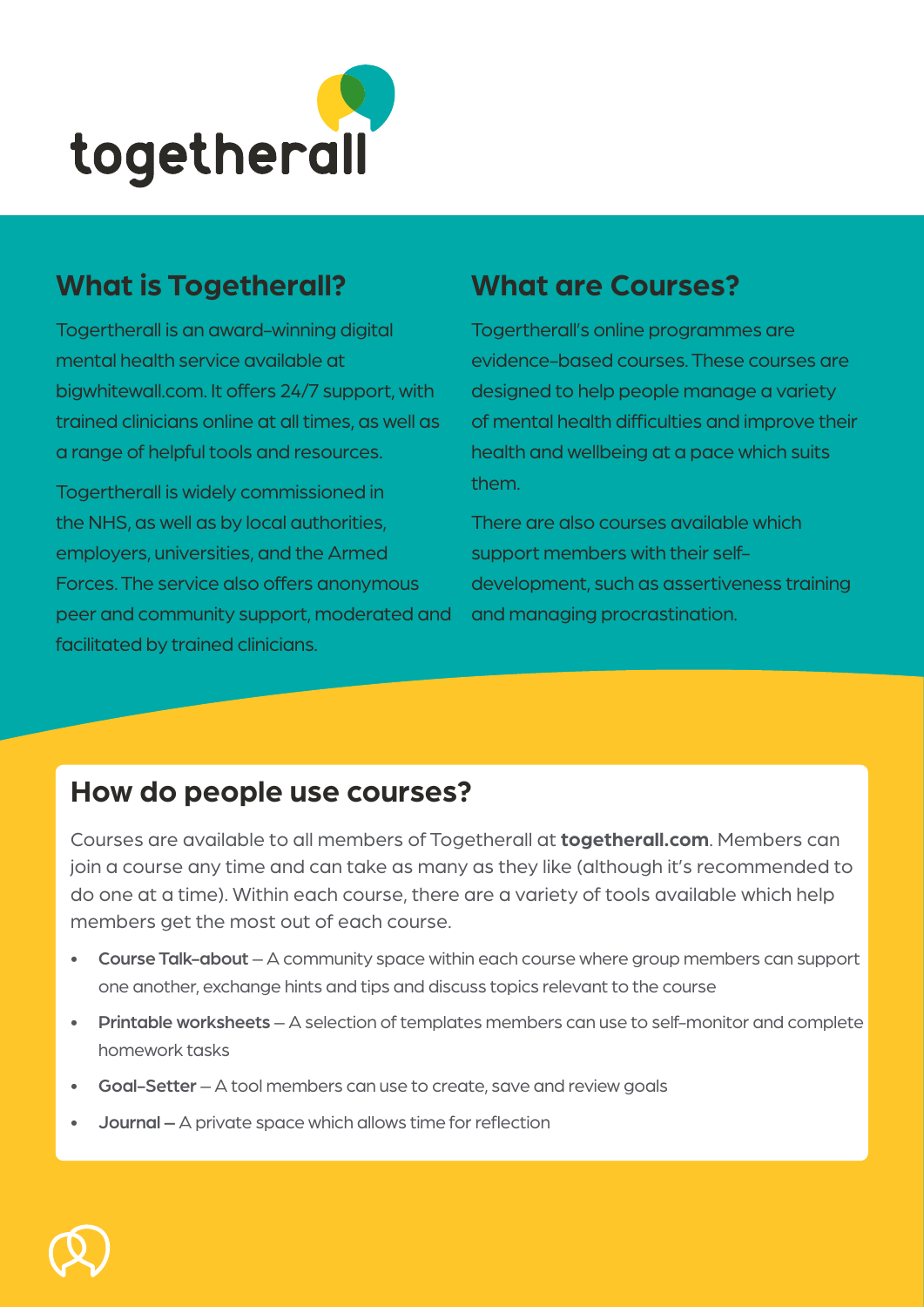### **Mental Health & Wellbeing Courses**

#### **Managing Depression**

This course shows ways to manage the negative thoughts, feelings and behaviours that feed depression. It includes activity scheduling, thought challenging, lifestyle tips and other skills that are evidenced-based to help members manage their mood. A Behavioural Activation Diary is available so that members can manage their mood through increased activity.

#### **Managing Health Anxiety**

This course is designed to support those who suffer from persistent worries and concerns about their health. Within this course, members will learn to challenge unhelpful thoughts and use behavioural strategies such as Exposure Response Prevention to make health worries more reasonable and manageable.

#### **Managing Panic**

Weather it's feeling anxious out of the blue or dealing with situations that trigger panic attacks, this course gives an insight into how to break the panic cycle and manage strong waves of anxiety. The course combines thought strategies which Graded Exposure to relieve the emotional distress caused by panic attacks. The course draws on techniques based on Mindfulness and Cognitive Behavioural Therapy.

### **Coping with Grief and Loss**

This course supports members to cope with the loss of a person or something important in their life. The course covers each stage of the grief process, how to cope with changes in functioning and strategies and techniques to help members to move forward with their lives following a loss.

#### **Managing PTSD**

This course gives members an overview of the different types of trauma and how treatment can help. It helps members to identify symptoms, cycles and how sometimes it's the things that we do or don't do, that keep the problem going. It also looks at how PTSD can impact our bodies as well as our minds. Members can then learn tools and techniques for starting to reclaim their lives, including ways to change thoughts and behaviours as well as strategies to break the cycle. In the final section, members learn how to plan against slips-ups, to prepare for relapses and how to maintain progress and stay healthy.

#### **Managing Social Anxiety**

You may like to manage Social Anxiety or feel less shy in social situations. This course will support you to become more assertive and challenge the socially avoidant and negative thoughts which might be holding participants back from connecting with others and enjoying social events. Members design and carry our behavioural experiments to challenge their outlook and step outside of their comfort zone.

#### **Managing Stress & Worry**

Split into two sections, this course supports members to utilise a range of evidence-based techniques and strategies to manage high stress levels and chronic worrying. This includes Mindfulness & relaxation techniques, time management skills, sleep hygiene, problem-solving and the Worry Time technique.

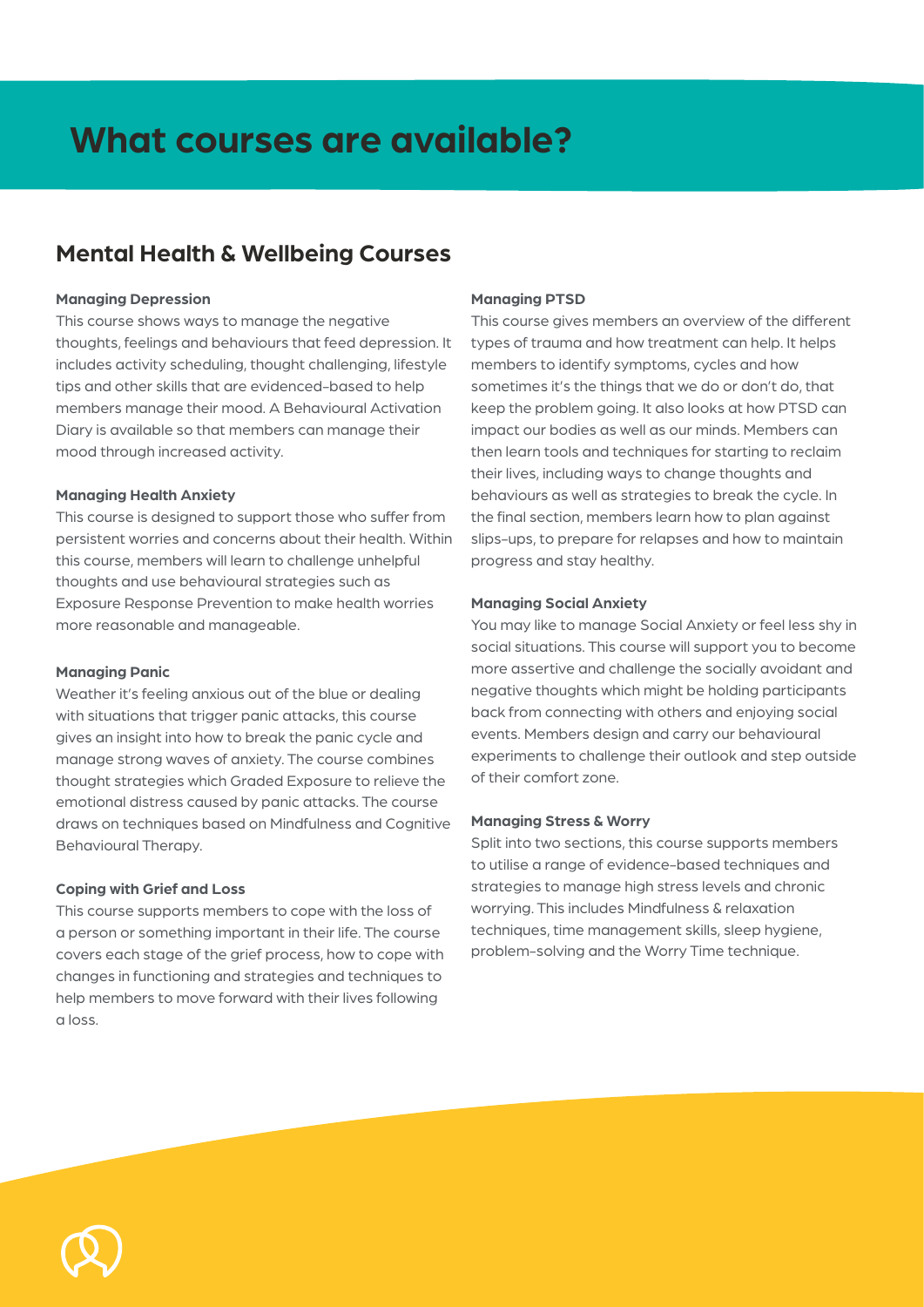# **Mental Health & Wellbeing Courses continued**

#### **Managing Phobias**

In this course, members will learn how to face their fears so they can live less fuller lives. Members learn the psycho-education behind what keeps a phobia going and a variety of techniques are available so that members can work towards managing fears and phobias. In addition to learning how to manage avoidant and distorted thinking, members will use a Graded Exposure Treatment programme so that they can face their fear one step at a time.

#### **Managing OCD**

OCD can feel very repetitive and time-consuming and a difficult subject to talk discuss with others. As well as containing OCD theory, this course provides a range of techniques and strategies that help members manage obsessive and intrusive thoughts. There are a variety of techniques covered within the course that support members to reduce repetitive checking and reassurance seeking behaviours.

#### **Managing Self-harm**

This course gives members information about the misconceptions about self-harm and gives advice on how to treat self-injuries. The course contains a variety of distraction and emotional regulation techniques, which are evidence-based to prevent self-harm and other self-destructive behaviours. A self-harm diary is available so members can self-monitor, and record their progress coping with urges to self-injure or use self-destructive behaviour.

#### **Improve Your Sleep**

This course is suitable for those who would like to improve their sleep quality or for those who have Insomnia and get very little sleep at all. Members are shown a variety of lifestyle tips and sleep hygiene habits, that promote deeper and more restorative sleep. Members are encouraged to self-monitor and put sleep hygiene techniques and strategies into practice by using the Sleep Hygiene Diary.

### **Managing Anger**

Anger is not only distressing to experience but is also distressing for those on the receiving end too. This course supports members to become more aware of their anger warning signs, triggers and consequences of angry behaviour. Members will learn to take a step back and manage anger better by learning how to manage angry thoughts and prevent regrettable angry behaviour. Members are encouraged to participate in self-reflective exercises using the Journal and utilise the Course Talkabout to support each other.